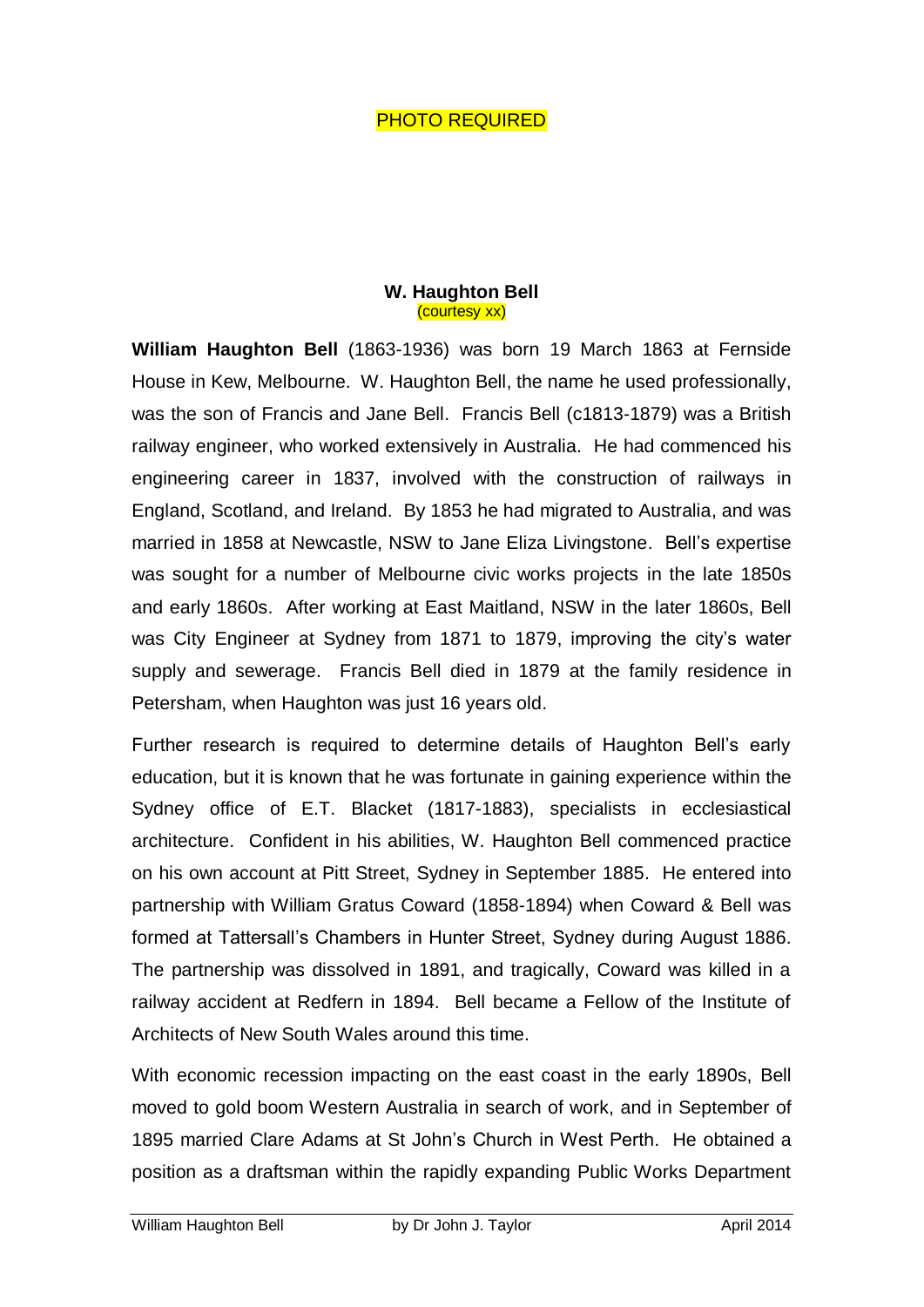(PWD), and was working on the proposed Warden's Court at Coolgardie in 1896. In June 1896 it was announced that Bell had won a competition for the design of a new and very grand Swan River Mechanics Institute on the southwest corner of Pier and Howick (later Hay) Streets in Perth.

With work secured, in July 1896 Bell entered into partnership with Duncan Henry Inverarity (1863-1941), an Associate of the IANSW, who had also previously been engaged in Blacket's office in NSW. A public notice in *The West Australian* of August 1896 informed the public that the firm had been expanded to include Harry Whitfield Mills, 'Licensed Surveyor and Civil Engineer (late of the PWD)', as 'Mills, Bell and Inverarity'. The services of the trio were described: '*They undertake all descriptions of Building, Civil Engineering and Surveying Work'.* Prospects must have been bright, as in October 1896 the firm was advertising to secure an articled pupil. However, the partnership was dissolved in March 1897, with Bell leaving. Mills and Inverarity then seem to have focussed on engineering works.

Around this time Bell moved to the Kalgoorlie goldfields, and took on other business roles, whilst occasionally also undertaking architectural commissions. In 1898 he is listed as a director in the prospectus of the 'Kanowna Deep Alluvial Puddling and Crushing Syndicate Limited'. During 1899 he is listed as an architect at Kanowna, but soon moved to Kalgoorlie, where in November 1899 he called tenders for a cottage residence, surgery, and stabling at King Street, Boulder for Dr Bridgeford. Whilst working as an architect at the engineering firm of Bellingham & Co in Kalgoorlie, he called tenders during February 1901 for a grandstand at the Kanowna Recreation Reserve. Later in 1901 he designed an arch for the Timber Merchants and Mill-owners Association at the intersection of William Street and St George's Terrace in Perth, one of a sequence of arches erected as decorations for a Royal visit.

Bell's time in WA was relatively short, and by 1905 he had returned to Maitland in NSW, where he won another competition, this time for a Church of England rectory at the nearby town of Paterson. Further research is required to determine Bell's activity in NSW during the early twentieth century. At some stage he returned to Sydney. He died 6 November 1936 at a private hospital in Darlinghurst. Clare died at Randwick in July 1937.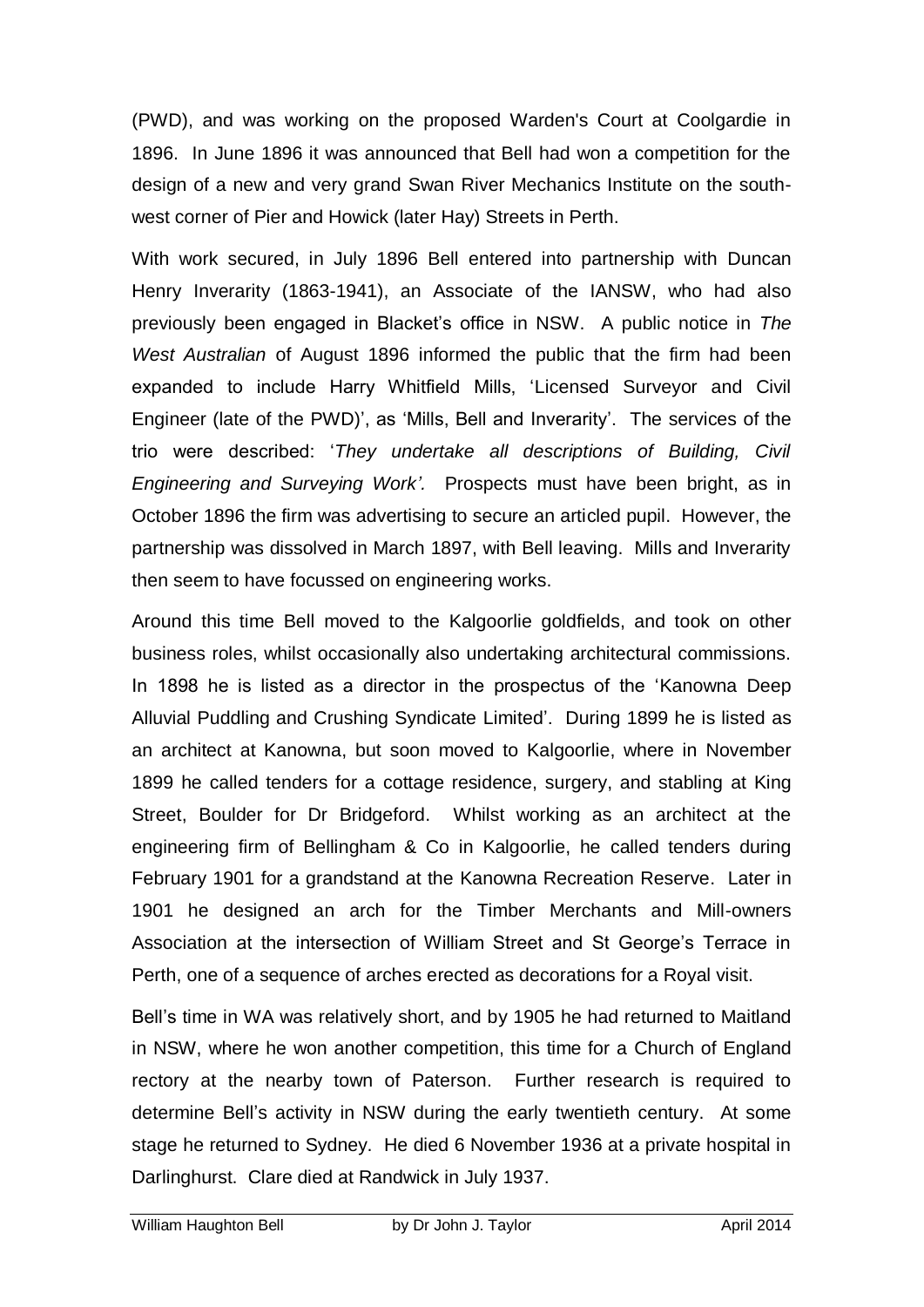## References:

'Births', *Argus*, 21 March 1863, p.4 (birth at Fernside House, Kew).

'Government Gazette', *Sydney Morning Herald*, 29 March 1884, p.8 (in volunteer forces).

'Mr Haughton Bell', *Sydney Morning Herald*, 23 September 1885, p.2 (commences practice).

'Tenders', *Sydney Morning Herald*, 16 March 1886, p.2 (repairs etc to The Grange, Wilson Street Newtown).

'Business Announcements', *Sydney Morning Herald*, 30 August 1886, p.3 (Coward & Bell formed).

'Business Announcements', *Sydney Morning Herald*, 4 July 1891, p.7 (Coward & Bell dissolve). 'Tenders', *Sydney Morning Herald*, 6 January 1893, p.1 (two residences Strathfield).

'Marriage', *The West Australian*, 5 October 1895, p.4 (marriage to Clare at St John's Church).

'Business Announcements', *The West Australian*, 25 July 1896, pp.3,6 (Bell & Inverarity).

'Public Notices', *The West Australian*, 10 August 1896, p.8 (Mills, Bell & Inverarity form).

'Situations Vacant', *The West Australian*, 15 October 1896, p.8 (Mills, Bell and Inverarity seeking articled pupil in architecture and land surveying).

'Business', *The West Australian*, 3 November 1896, p.1 (Mills, Bell & Inverarity move to Austral Chambers, Barrack Street, Perth).

'Tenders', *The West Australian*, 23 February 1897, p.6 (2 shops & dwellings Marquis Street, West Perth for Miss Spratt).

'Partnerships', *The West Australian*, 8 March 1897, p.6 (Mills, Bell & Inverarity dissolve).

'Prospectus of the Kanowna Deep Alluvial Puddling and Crushing Syndicate, Limited', *West Australian Sunday Times*, 5 June 1898, p.13 (WHB director of Kanowna Syndicate).

'Tenders', *Kalgoorlie Miner*, 7 November 1899, p.6 (cottage residence, surgery, and stabling King Street Boulder for Dr Bridgeford).

'Tenders', *Kalgoorlie Miner*, 13 February 1901, p.7 (Kanowna Recreation Reserve grandstand). 'Tenders for Grandstand', *Kalgoorlie Miner*, 4 March 1901, p.7 (Kanowna Council tenders).

'The Invitation Cards', *The West Australian*, 22 May 1901, p.5 (WHB design for Royal visit).

'The Timber Arch, *Western Mail*, 15 June 1901, p.55 (timber arch design).

'The Royal Visit', *Western Mail*, 13 July 1901, p.27, (timber arch design).

'Competitive Designs', *Maitland Daily Mercury*, 31 July 1905, p.2 (at West Maitland, wins competition for Church of England rectory at Paterson).

'Small Debts Court', *Maitland Daily Mercury*, 23 April 1908, p.4 (WHB pays on goods delivered).

'Deaths', *Sydney Morning Herald*, 9 November 1936, p.8 (death at Darlinghurst).

Information supplied 7 April 2014 by Dr Noni Boyd, Heritage Officer, AIA (NSW).

Contributing author: John Taylor

Heritage Committee meeting approval date: 10 April 2014 Last updated: 10 April 2014

## **Citation details:**

Taylor, Dr John J., 'William Haughton Bell (1863-1936)', Western Australian Architect Biographies,<http://www.architecture.com.au/> accessed DATE.